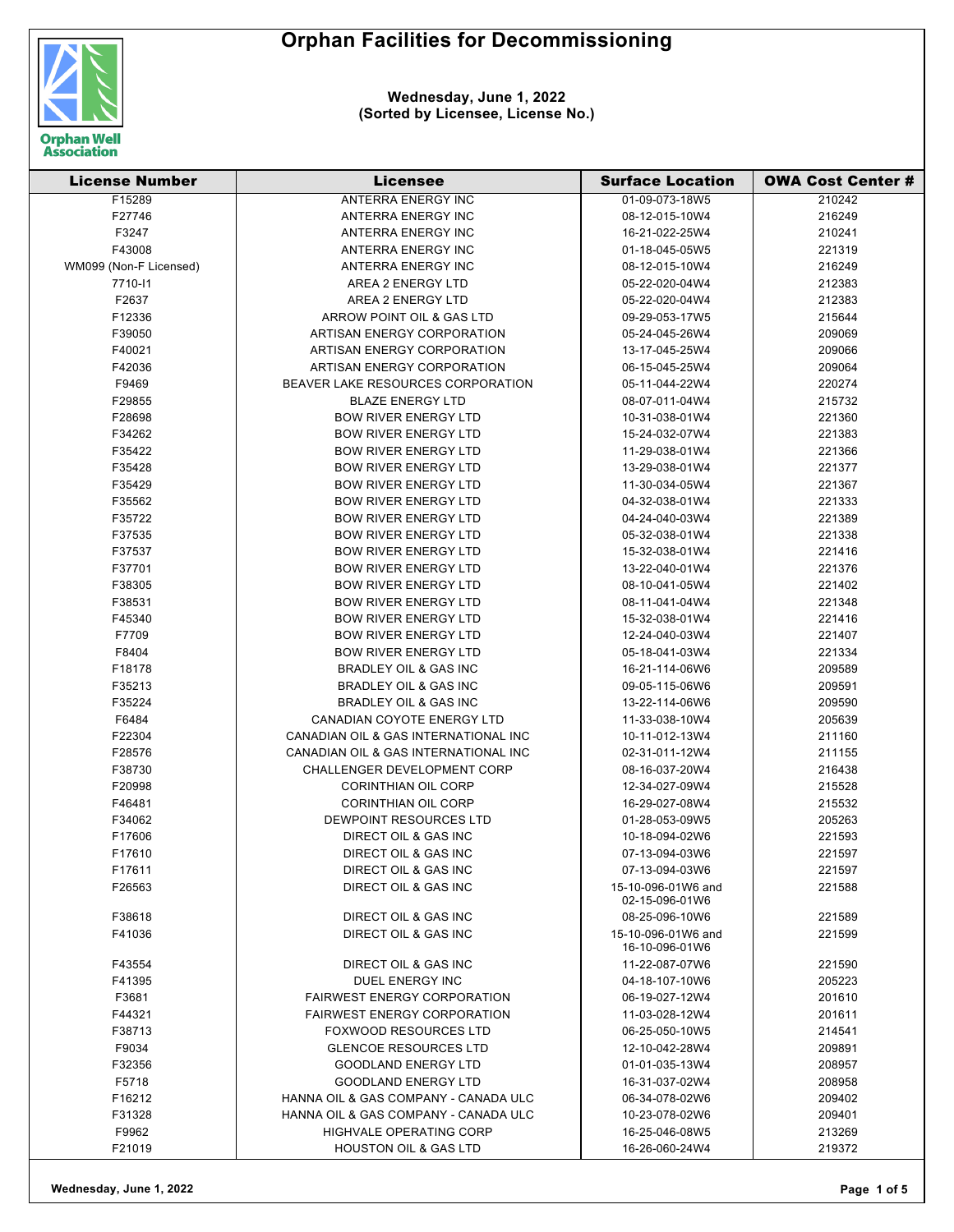



| <b>License Number</b> | <b>Licensee</b>                                 | <b>Surface Location</b>              | <b>OWA Cost Center #</b> |
|-----------------------|-------------------------------------------------|--------------------------------------|--------------------------|
| F21045                | <b>HOUSTON OIL &amp; GAS LTD</b>                | 10-25-059-22W4                       | 219343                   |
| F23292                | <b>HOUSTON OIL &amp; GAS LTD</b>                | 02-22-014-19W4                       | 221903                   |
| F2405                 | <b>HOUSTON OIL &amp; GAS LTD</b>                | 04-08-018-18W4                       | 218716                   |
| F2834                 | <b>HOUSTON OIL &amp; GAS LTD</b>                | 12-06-020-22W4                       | 219348                   |
| F29795                | <b>HOUSTON OIL &amp; GAS LTD</b>                | 14-32-017-19W4                       | 219146                   |
| F29796                | HOUSTON OIL & GAS LTD                           | 01-18-017-18W4                       | 218670                   |
| F31695                | <b>HOUSTON OIL &amp; GAS LTD</b>                | 08-05-012-21W4                       | 218866                   |
| F31751                | <b>HOUSTON OIL &amp; GAS LTD</b>                | 12-06-020-22W4                       | 219348                   |
| F32527                | <b>HOUSTON OIL &amp; GAS LTD</b>                | 12-13-019-19W4                       | 219349                   |
| F32609                | <b>HOUSTON OIL &amp; GAS LTD</b>                | 16-08-019-18W4                       | 219365                   |
| F34256                | <b>HOUSTON OIL &amp; GAS LTD</b>                | 11-10-014-18W4                       | 219346                   |
| F34277                | <b>HOUSTON OIL &amp; GAS LTD</b>                | 05-07-014-18W4                       | 218737                   |
| F36826                | <b>HOUSTON OIL &amp; GAS LTD</b>                | 05-27-009-04W4                       | 219278                   |
| F38915                | <b>HOUSTON OIL &amp; GAS LTD</b>                | 06-06-019-18W4                       | 219296                   |
| F844                  | <b>HOUSTON OIL &amp; GAS LTD</b>                | 03-07-012-15W4                       | 218703                   |
| F927                  | <b>HOUSTON OIL &amp; GAS LTD</b>                | 06-29-012-18W4                       | 218248                   |
| F957                  | <b>HOUSTON OIL &amp; GAS LTD</b>                | 16-13-012-22W4                       | 219202                   |
| F35971                | INCIPIENT EXPLORATION LTD                       | 02-16-053-04W4                       | 216428                   |
| F43454                | <b>INCIPIENT EXPLORATION LTD</b>                | 01-16-053-04W4                       | 216425                   |
| F50136                | <b>INCIPIENT EXPLORATION LTD</b>                | 11-16-053-04W4                       | 216443                   |
| 20494-11              | LAND PETROLEUM INTERNATIONAL INC                | 05-02-057-04W5                       | 216686                   |
| F17874                | <b>LEXIN RESOURCES LTD</b>                      | 12-35-108-09W6                       | 206954                   |
| F20887                | <b>LEXIN RESOURCES LTD</b>                      | 06-15-020-27W4                       | 206927                   |
| F20888                | <b>LEXIN RESOURCES LTD</b>                      | 10-16-020-27W4                       | 206930                   |
| F2089                 | <b>LEXIN RESOURCES LTD</b>                      | 06-04-016-27W4                       | 206891                   |
| F20895                | <b>LEXIN RESOURCES LTD</b>                      | 10-10-021-27W4                       | 206939                   |
| F2420                 | <b>LEXIN RESOURCES LTD</b>                      | 01-25-018-30W4                       | 206917                   |
| F25067                | <b>LEXIN RESOURCES LTD</b>                      | 16-30-018-26W4                       | 206914                   |
| F25302                | LEXIN RESOURCES LTD                             | 02-24-012-02W5                       | 208202                   |
| F2588                 | <b>LEXIN RESOURCES LTD</b>                      | 01-35-019-28W4 and<br>02-35-019-28W4 | 217083                   |
| F27552                | <b>LEXIN RESOURCES LTD</b>                      | 11-15-018-29W4                       | 206916                   |
| F28117                | <b>LEXIN RESOURCES LTD</b>                      | 10-15-021-27W4                       | 206940                   |
| F2865                 | LEXIN RESOURCES LTD                             | 06-15-020-27W4                       | 206927                   |
| F2866                 | <b>LEXIN RESOURCES LTD</b>                      | 06-15-020-27W4                       | 206927                   |
| F29347                | <b>LEXIN RESOURCES LTD</b>                      | 09-17-019-27W4                       | 206919                   |
| F31123                | <b>LEXIN RESOURCES LTD</b>                      | 05-20-019-27W4                       | 206920                   |
| F33748                | <b>LEXIN RESOURCES LTD</b>                      | 02-12-016-21W4                       | 206887                   |
| F33774                | <b>LEXIN RESOURCES LTD</b>                      | 11-31-016-28W4                       | 206894                   |
| F3379                 | <b>LEXIN RESOURCES LTD</b>                      | 07-33-023-28W4                       | 216689                   |
| F33937                | <b>LEXIN RESOURCES LTD</b>                      | 01-02-018-22W4                       | 206909                   |
| F34339                | LEXIN RESOURCES LTD                             | 10-16-042-03W5                       | 206952                   |
| F35170                | LEXIN RESOURCES LTD                             | 16-09-054-14W5                       | 206953                   |
| F36195                | <b>LEXIN RESOURCES LTD</b>                      | 12-30-017-21W4                       | 206897                   |
| F37308                | <b>LEXIN RESOURCES LTD</b>                      | 16-04-016-23W4                       | 206889                   |
| F37838                | <b>LEXIN RESOURCES LTD</b>                      | 15-06-017-28W4                       | 206903                   |
| F38594<br>F39425      | <b>LEXIN RESOURCES LTD</b>                      | 03-05-017-27W4                       | 206901                   |
|                       | <b>LEXIN RESOURCES LTD</b>                      | 16-19-016-29W4                       | 206895                   |
| F39549<br>F100        | <b>LEXIN RESOURCES LTD</b><br>LGX OIL + GAS INC | 16-12-017-29W4                       | 206906<br>211714         |
| F158                  | LGX OIL + GAS INC                               | 07-28-005-05W4                       | 211717                   |
| F20966                | LGX OIL + GAS INC                               | 08-27-006-21W4<br>07-28-005-05W4     | 211714                   |
| F22208                | LGX OIL + GAS INC                               | 13-19-006-21W4                       | 211716                   |
| F45                   | LGX OIL + GAS INC                               | 14-14-004-05W4                       | 211709                   |
| F97                   | LGX OIL + GAS INC                               | 08-28-005-05W4                       | 211713                   |
| F15406                | <b>MANITOK ENERGY INC</b>                       | 02-28-074-04W5                       | 213599                   |
| F16433                | <b>MANITOK ENERGY INC</b>                       | 11-26-079-09W6                       | 213603                   |
| F20155                | <b>MANITOK ENERGY INC</b>                       | 05-05-070-15W4                       | 213596                   |
|                       |                                                 |                                      |                          |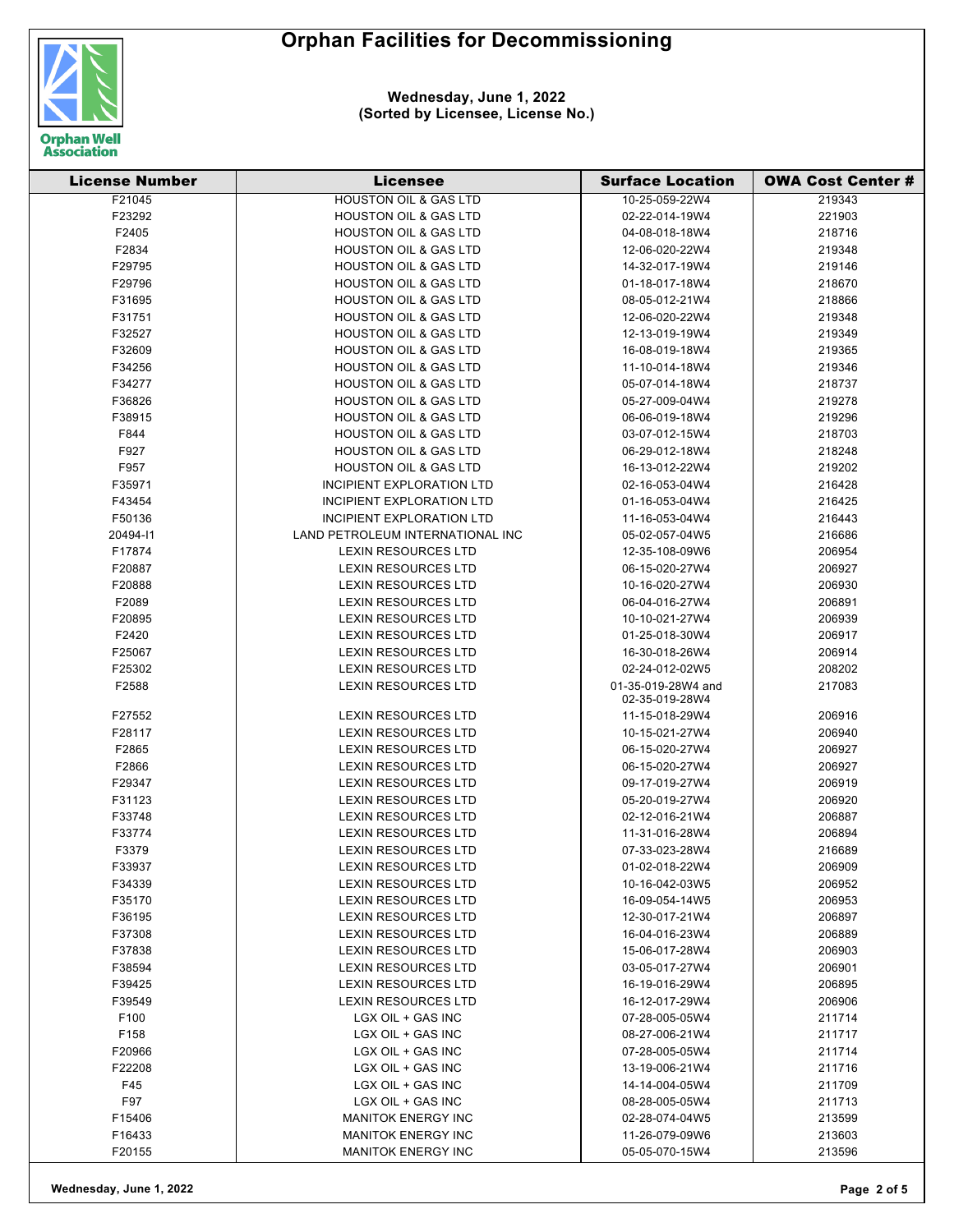



| <b>License Number</b>     | <b>Licensee</b>                              | <b>Surface Location</b> | <b>OWA Cost Center #</b> |
|---------------------------|----------------------------------------------|-------------------------|--------------------------|
| F22727                    | <b>MANITOK ENERGY INC</b>                    | 08-32-067-17W4          | 213594                   |
| F27212                    | <b>MANITOK ENERGY INC</b>                    | 12-16-028-27W4          | 213585                   |
| F34410                    | <b>MANITOK ENERGY INC</b>                    | 02-03-086-11W6          | 213605                   |
| F34794                    | <b>MANITOK ENERGY INC</b>                    | 11-05-081-12W6          | 213604                   |
| F35894                    | <b>MANITOK ENERGY INC</b>                    | 15-19-079-09W6          | 213601                   |
| F37530                    | <b>MANITOK ENERGY INC</b>                    | 12-20-079-09W6          | 213602                   |
| F3802                     | <b>MANITOK ENERGY INC</b>                    | 05-18-028-20W4          | 216217                   |
| F3812                     | <b>MANITOK ENERGY INC</b>                    | 11-12-028-21W4          | 216223                   |
| F42491                    | <b>MANITOK ENERGY INC</b>                    | 08-02-080-10W6          | 219502                   |
| F45615                    | <b>MANITOK ENERGY INC</b>                    | 10-06-028-20W4          | 213584                   |
| F47451                    | <b>MANITOK ENERGY INC</b>                    | 03-30-042-15W5          | 213598                   |
| F572                      | <b>MANITOK ENERGY INC</b>                    | 02-16-011-13W4          | 213578                   |
| F34351                    | MIDLAKE OIL & GAS LIMITED                    | 01-27-029-07W4          | 204264                   |
| F39548                    | MIDLAKE OIL & GAS LIMITED                    | 06-28-088-08W6          | 204268                   |
| F29219                    | NEO EXPLORATION INC                          | 13-19-048-25W4          | 203143                   |
| F37495                    | NEO EXPLORATION INC                          | 06-26-002-09W4          | 203140                   |
| F4134                     | NEO EXPLORATION INC                          | 10-22-030-01W5          | 203150                   |
| F37758                    | NORTHPINE ENERGY LTD                         | 12-01-078-04W5          | 208269                   |
| F11324                    | PETRO BUYERS INC                             | 12-35-049-06W5          | 216448                   |
| F27665                    | PETRO VIKING MANAGEMENT CORP                 | 16-19-012-17W4          | 208164                   |
| F13281                    | POINT LOMA RESOURCES LTD                     | 06-09-057-08W5          | 220781                   |
| F13284                    | POINT LOMA RESOURCES LTD                     | 14-16-057-09W5          | 220905                   |
| F13369                    | POINT LOMA RESOURCES LTD                     | 11-17-058-06W5          | 220898                   |
| F14144                    | POINT LOMA RESOURCES LTD                     | 12-19-064-11W5          | 220899                   |
| F16130                    | POINT LOMA RESOURCES LTD                     | 12-28-078-15W4          | 220901                   |
| F21324                    | POINT LOMA RESOURCES LTD                     | 06-34-056-08W5          | 220799                   |
| F28815                    | POINT LOMA RESOURCES LTD                     | 06-04-058-08W5          | 220779                   |
| F28816                    | POINT LOMA RESOURCES LTD                     | 06-10-058-08W5          | 220782                   |
| F28899                    | POINT LOMA RESOURCES LTD                     | 04-04-058-09W5          | 220885                   |
| F28906                    | POINT LOMA RESOURCES LTD                     | 06-27-056-07W5          | 220894                   |
| F35411                    | POINT LOMA RESOURCES LTD                     | 13-11-055-09W5          | 220909                   |
| F35793                    | POINT LOMA RESOURCES LTD                     | 08-04-078-14W4          | 220809                   |
| F35821                    | POINT LOMA RESOURCES LTD                     | 10-19-077-14W4          | 220896                   |
| F37996                    | POINT LOMA RESOURCES LTD                     | 06-06-079-14W4          | 220891                   |
| F38084                    | POINT LOMA RESOURCES LTD                     | 13-18-055-08W5          | 221195                   |
| F41461                    | POINT LOMA RESOURCES LTD                     | 10-08-055-17W5          | 220908                   |
| F42751                    | POINT LOMA RESOURCES LTD                     | 03-20-040-28W4          | 220768                   |
| F27223                    | QUATTRO EXPLORATION AND PRODUCTION LTD       | 07-20-049-24W4          | 210723                   |
| F36855                    | QUATTRO EXPLORATION AND PRODUCTION LTD       | 08-33-048-23W4          | 210722                   |
| F13377                    | QUESTFIRE ENERGY CORP                        | 04-10-058-14W5          | 212034                   |
| F9824                     | <b>QUESTFIRE ENERGY CORP</b>                 | 08-32-046-07W4          | 214025                   |
| <b>UNLICENSED</b>         | <b>QUESTFIRE ENERGY CORP</b>                 | 06-16-046-07W4          | 216687                   |
| F9878                     | <b>QWEST DIVERSIFIED CAPITAL CORPORATION</b> | 01-35-046-28W4          | 205354                   |
| F34304                    | <b>RAIMOUNT ENERGY CORP</b>                  | 10-34-069-06W6          | 214686                   |
| F34422                    | <b>RAIMOUNT ENERGY CORP</b>                  | 14-32-069-04W6          | 214687                   |
| F37069                    | <b>RAIMOUNT ENERGY CORP</b>                  | 07-28-075-11W6          | 214689                   |
| F40599                    | <b>RAIMOUNT ENERGY CORP</b>                  | 06-31-069-04W6          | 214692                   |
| 11367-11 (non-F licensed) | <b>SANLING ENERGY LTD</b>                    | 16-36-011-12W4          | 221907                   |
| 11367-I2 (non-F licensed) | <b>SANLING ENERGY LTD</b>                    | 16-36-011-12W4          | 221908                   |
| 20088-11 (non-F licensed) | <b>SANLING ENERGY LTD</b>                    | 06-01-013-19W4          | 221906                   |
| 25593-11 (non-F licensed) | <b>SANLING ENERGY LTD</b>                    | 06-12-010-16W4          | 221905                   |
| 41170-11 (non-F licensed) | <b>SANLING ENERGY LTD</b>                    | 10-12-066-15W5          | 221904                   |
| F9                        | <b>SARG OILS LTD</b>                         | 03-04-001-16W4          | 201206                   |
| F40397                    | <b>SCOLLARD ENERGY LTD</b>                   | 04-02-047-26W4          | 210829                   |
| F29247                    | SECOND WAVE PETROLEUM INC                    | 05-33-047-22W4          | 209551                   |
| F31477                    | SECOND WAVE PETROLEUM INC                    | 04-20-060-09W5          | 209553                   |
| F31993                    | SECOND WAVE PETROLEUM INC                    | 15-23-118-04W6          | 209556                   |
| F33368                    | SECOND WAVE PETROLEUM INC                    | 06-35-079-09W6          | 209554                   |

**Wednesday, June 1, 2022 Page 3 of 5**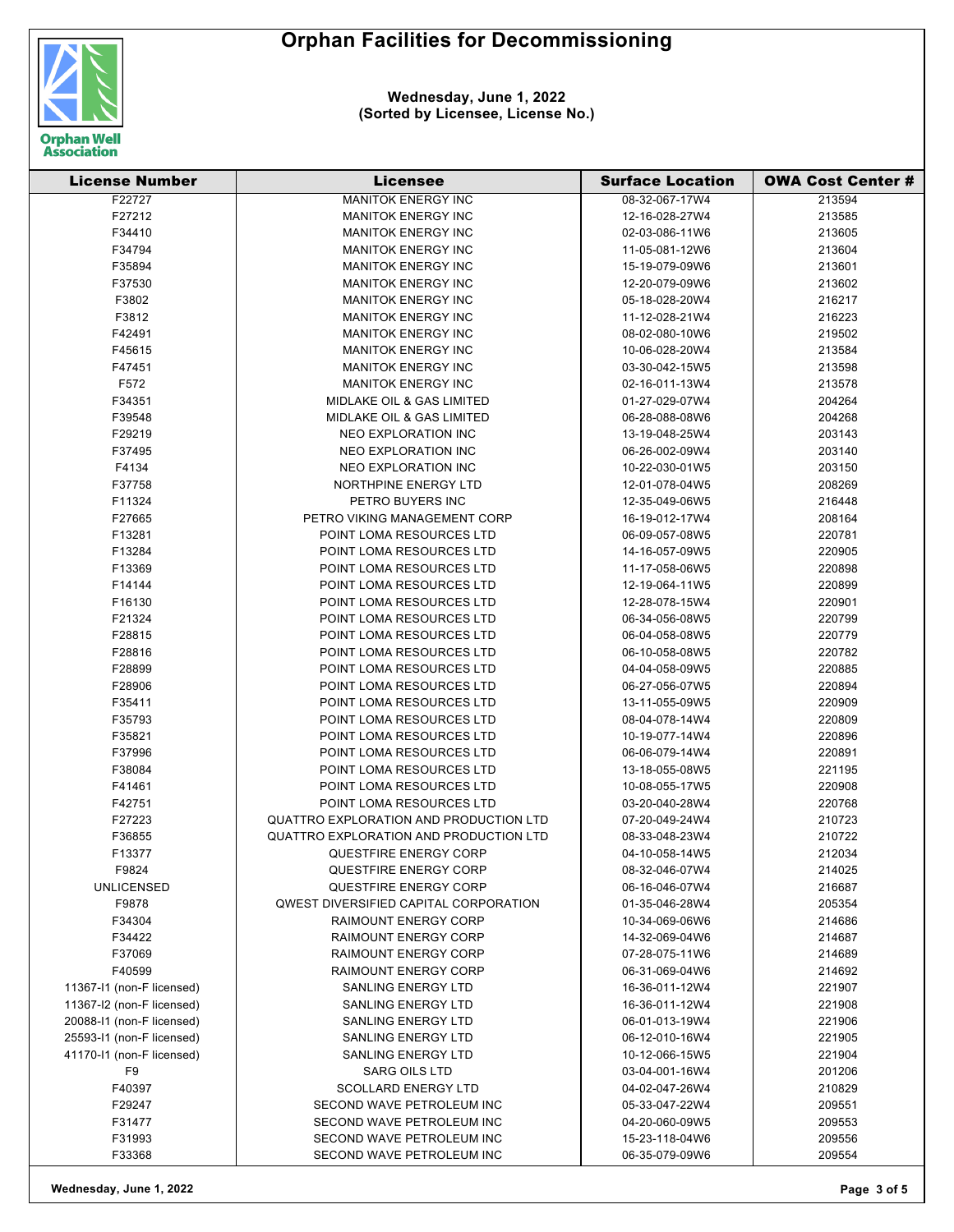## **Orphan Facilities for Decommissioning**



**Wednesday, June 1, 2022 (Sorted by Licensee, License No.)**

| <b>License Number</b> | <b>Licensee</b>                    | <b>Surface Location</b>          | <b>OWA Cost Center #</b> |
|-----------------------|------------------------------------|----------------------------------|--------------------------|
| F14345                | <b>SEQUOIA RESOURCES CORP</b>      | 08-23-065-25W4                   | 215144                   |
| F16755                | <b>SHORELINE ENERGY CORP</b>       | 16-11-081-12W6                   | 204636                   |
| F16756                | SHORELINE ENERGY CORP              | 11-13-081-12W6                   | 204638                   |
| F17118                | SHORELINE ENERGY CORP              | 06-16-086-03W6                   | 204644                   |
| F17232                | SHORELINE ENERGY CORP              | 06-28-087-03W6                   | 204650                   |
| F21124                | SHORELINE ENERGY CORP              | 06-35-085-03W6                   | 204640                   |
| F26400                | SHORELINE ENERGY CORP              | 11-36-080-10W6                   | 204635                   |
| F29284                | SHORELINE ENERGY CORP              | 14-13-081-12W6                   | 204638                   |
| F34709                | <b>SHORELINE ENERGY CORP</b>       | 05-03-070-06W6                   | 204633                   |
| F35478                | SHORELINE ENERGY CORP              | 06-35-085-03W6                   | 204640                   |
| F27897                | SINO-WESTERN PETROLEUM, INC        | 11-13-050-27W4                   | 208227                   |
| F27900                | SINO-WESTERN PETROLEUM, INC        | 11-24-049-27W4                   | 208225                   |
| 39397-11              | STRATEGIC OIL & GAS LTD            | 10-28-117-04W6                   | 217082                   |
| F134                  | STRATEGIC OIL & GAS LTD            | 02-04-006-15W4                   | 216996                   |
| F18648                | STRATEGIC OIL & GAS LTD            | 03-08-122-20W5                   | 217001                   |
| F27236                | STRATEGIC OIL & GAS LTD            | 10-04-124-18W5                   | 217021                   |
| F28533                | STRATEGIC OIL & GAS LTD            | 15-27-120-20W5                   | 217052                   |
| F31858                | STRATEGIC OIL & GAS LTD            | 05-36-123-02W6                   | 217007                   |
| F31864                | STRATEGIC OIL & GAS LTD            | 13-18-121-02W6                   | 217042                   |
| F32032                | STRATEGIC OIL & GAS LTD            | 14-28-121-04W6                   | 217048                   |
| F39267                | STRATEGIC OIL & GAS LTD            | 01-36-121-05W6                   | 216994                   |
| F39268                | STRATEGIC OIL & GAS LTD            | 08-06-122-04W6                   | 217017                   |
| F39269                | <b>STRATEGIC OIL &amp; GAS LTD</b> | 08-05-122-04W6                   | 217015                   |
| F432                  | STRATEGIC OIL & GAS LTD            | 03-24-010-16W4                   | 219456                   |
| F17230                | <b>SYDCO ENERGY INC</b>            | 15-33-087-02W6                   | 209506                   |
| F17234                | <b>SYDCO ENERGY INC</b>            | 03-32-087-03W6                   | 221601                   |
| F17235                | <b>SYDCO ENERGY INC</b>            | 03-32-087-03W6                   | 221601                   |
| F17373                | SYDCO ENERGY INC                   | 13-10-088-04W6                   | 208680                   |
| F17460                | <b>SYDCO ENERGY INC</b>            | 10-29-090-02W6                   | 208683                   |
| F17461                | <b>SYDCO ENERGY INC</b>            | 07-21-090-04W6                   | 209509                   |
| F21157                | <b>SYDCO ENERGY INC</b>            | 15-33-087-02W6                   | 209506                   |
| F21497                | SYDCO ENERGY INC                   | 10-29-090-02W6                   | 208683                   |
| F25247                | <b>SYDCO ENERGY INC</b>            | 03-31-091-01W6                   | 208684                   |
| F37949                | <b>SYDCO ENERGY INC</b>            | 04-24-096-10W6                   | 208687                   |
| F41035                | <b>SYDCO ENERGY INC</b>            | 10-29-090-02W6                   | 208683                   |
| F11950                | <b>TALLGRASS ENERGY CORP</b>       | 15-04-051-09W5                   | 202018                   |
| F11959                | <b>TALLGRASS ENERGY CORP</b>       | 11-08-051-09W5                   | 202021                   |
| F11962                | <b>TALLGRASS ENERGY CORP</b>       | 05-09-051-09W5                   | 202022                   |
| F11964                | <b>TALLGRASS ENERGY CORP</b>       | 06-18-051-09W5                   | 202024                   |
| F26440                | <b>TALLGRASS ENERGY CORP</b>       | 02-18-051-09W5                   | 202023                   |
| F27676                | <b>TALLGRASS ENERGY CORP</b>       | 16-07-051-09W5                   | 202019                   |
| F39216                | TALLGRASS ENERGY CORP              | 04-30-051-09W5                   | 202026                   |
| F39452                | TALLGRASS ENERGY CORP              | 13-29-051-09W5                   | 202025                   |
| F5267                 | TALLGRASS ENERGY CORP              | 10-16-036-04W4                   | 202003                   |
| F5272                 | <b>TALLGRASS ENERGY CORP</b>       | 02-17-036-04W4                   | 202004                   |
| F15452                | <b>TERRA ENERGY CORP</b>           | 04-02-074-08W6                   | 203959                   |
|                       | <b>TERRA ENERGY CORP</b>           | 15-15-071-07W6                   | 203956                   |
| F26615<br>F31417      | <b>TERRA ENERGY CORP</b>           | 04-34-080-06W6                   | 203960                   |
|                       | <b>TERRA ENERGY CORP</b>           |                                  | 203963                   |
| F34038<br>F20299      | TRIDENT EXPLORATION (ALBERTA) CORP | 13-23-082-03W6<br>02-12-038-19W4 | 220261                   |
|                       | TRIDENT EXPLORATION (ALBERTA) CORP |                                  | 220261                   |
| F20300                |                                    | 02-12-038-19W4                   |                          |
| F20807                | TRIDENT EXPLORATION (ALBERTA) CORP | 01-05-035-20W4                   | 220716                   |
| F27465                | TRIDENT EXPLORATION (ALBERTA) CORP | 10-24-033-19W4                   | 220731                   |
| F27658                | TRIDENT EXPLORATION (ALBERTA) CORP | 09-18-034-19W4                   | 220284                   |
| F31574                | TRIDENT EXPLORATION (ALBERTA) CORP | 12-19-030-25W4                   | 220294                   |
| F32062                | TRIDENT EXPLORATION (ALBERTA) CORP | 06-17-032-17W4                   | 220280                   |
| F32348                | TRIDENT EXPLORATION (ALBERTA) CORP | 08-11-034-21W4                   | 218261                   |
| F33118                | TRIDENT EXPLORATION (ALBERTA) CORP | 13-14-034-22W4                   | 220735                   |

**Wednesday, June 1, 2022 Page 4 of 5**